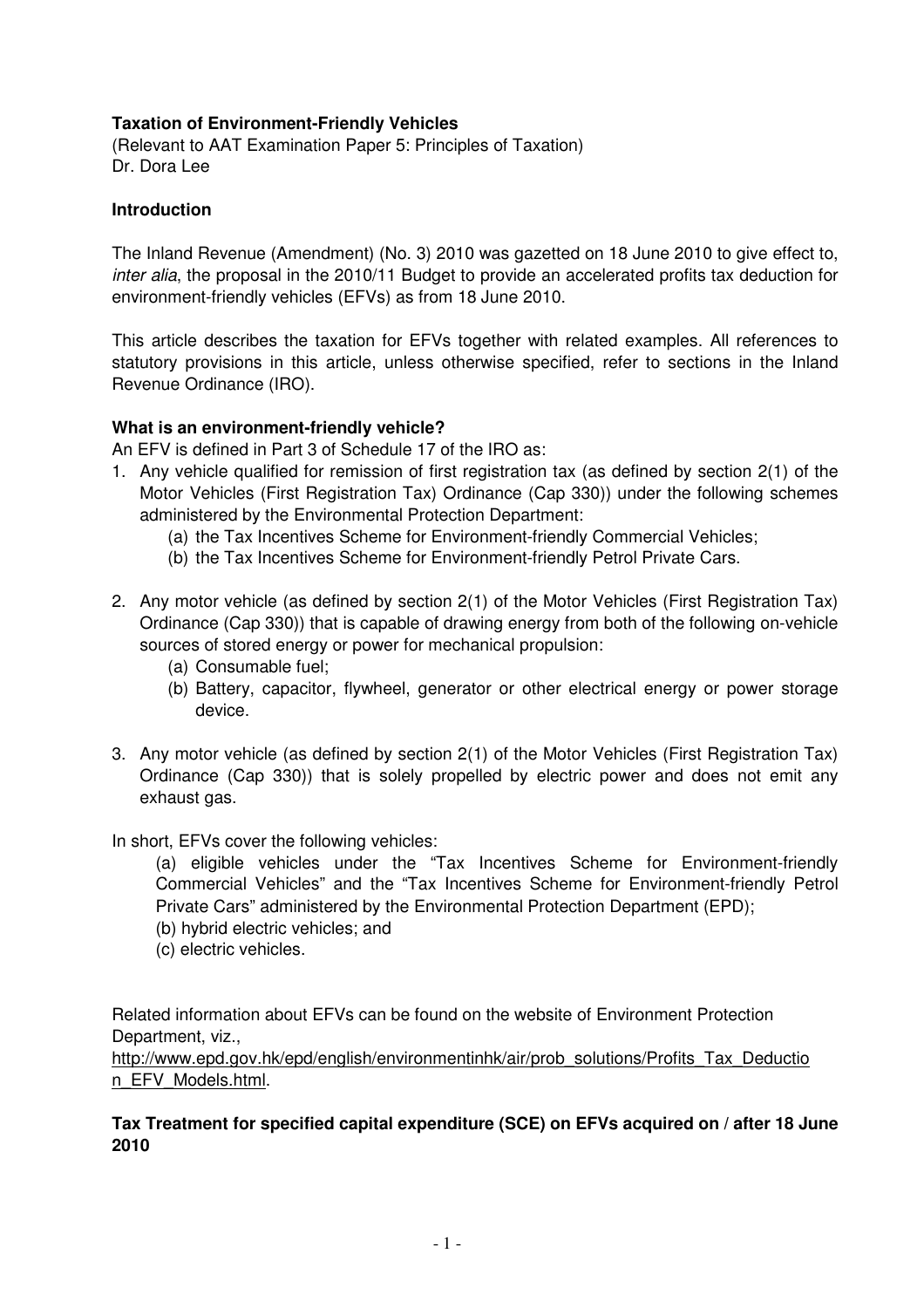Any capital expenditure incurred on the provision of any EFV, excluding expenditure:

- that can be deducted under another section of the IRO, or
- incurred under a hire-purchase agreement, by a person on or after 18 June 2010

can be fully deducted, subject to apportionment if the EFV is not 100% used in the production of chargeable profits (section 16I(1)).

#### Example 1

On 2 July 2010, A Ltd purchased two electric cars (Vehicle I and Vehicle II, annual allowance = 30%) for \$180,000 and \$220,000 respectively and used them for the production of chargeable profits. A Ltd prepares its accounts to 31 December each year.

As the expenditure was incurred on EFVs on or after 18 June 2010 during the basis period from 1 January 2010 to 31 December 2010, A Ltd can claim a total deduction of \$400,000 (i.e. \$180,000 + \$220,000) in respect of Vehicle I and Vehicle II for the year of assessment of 2010/11.

## Example 2

On 2 August 2010, A Ltd acquired, for \$200,000, a hybrid electric car (Vehicle III, annual allowance  $= 30\%$ ) by means of hire purchase. The terms of hire purchase were as follows:

| Down payment on 2 August 2010 | \$80,000                                       |
|-------------------------------|------------------------------------------------|
| 12 equal monthly instalments: | \$10,500 each commencing from 2 September 2010 |

Even though the expenditure was incurred on the provision of an EFV, A Ltd cannot claim a full deduction for Vehicle III as it was acquired by means of hire purchase. A Ltd can only claim depreciation allowances in respect of Vehicle III for the year of assessment 2010/11 as follows: Vehicle III

|                                                        | Under hire purchase | Allowance       |
|--------------------------------------------------------|---------------------|-----------------|
| Cash price                                             | 200,000             |                 |
| Initial allowance (IA) 60% x (\$80,000 + 4 x \$10,000) | (72,000)            | 72,000          |
|                                                        | 128,000             |                 |
| Annual allowance (AA) 30%                              | (38, 400)           | 38,400          |
| Written down value (WDV) c/f                           | 89,600              | <u> 110,400</u> |

#### **Tax treatment on disposal of EFVs**

If any EFV in respect of which a deduction has been allowed under section 16I in ascertaining the profits from a trade, profession or business is subsequently sold, the relevant proceeds of sale, to the extent that they are not otherwise chargeable to profits tax and do not exceed the amount of the deduction, are to be treated as a trading receipt of the trade, profession or business, arising in or derived from Hong Kong and accruing:

- at the time of the sale (section 16J(2A); or
- if the sale occurs on or after the date on which the trade, profession or business is permanently discontinued, immediately before the date of discontinuance (section 16J(3)).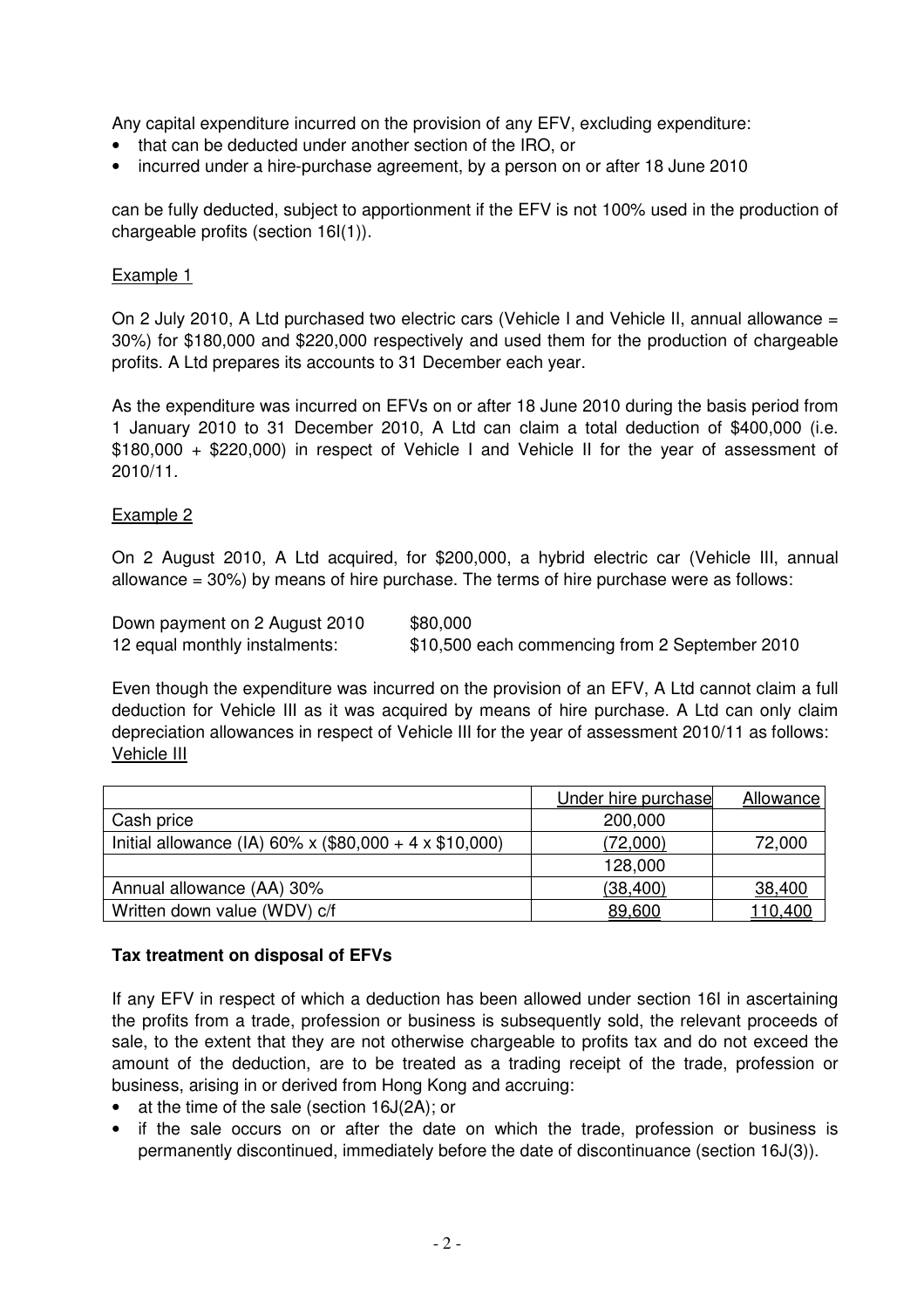# Example 3

On 2 January 2011, A Ltd in Example 1 sold Vehicle I to an unrelated company for \$60,000.

As A Ltd has claimed a deduction of \$180,000 for Vehicle I for the year of assessment 2010/11, the total proceeds of \$60,000 will be:

- treated as a trading receipt, and
- chargeable to profits tax

in the year of assessment 2011/12.

#### **Sale of EFVs between connected persons**

If, in relation to a sale of an EFV,

- (a) the buyer is a person over whom the seller has control;
- (b) the seller is a person over whom the buyer has control;
- (c) both the seller and the buyer are persons over both of whom some other person has control; or
- (d) the sale is between a husband and his wife, not being a wife living apart from her husband,

the Commissioner of Inland Revenue (CIR) shall, if he is of the opinion that the sale price of the facility does not represent its true market value at the time of the sale, determine such true market value, and the amount so determined shall be treated as the proceeds of that sale (section 16J(4)).

#### Example 4

If A Ltd in Example 3 sold Vehicle I to a connected person for \$20,000 while the market value was \$60,000, the CIR can treat \$60,000 as the sale proceeds of Vehicle I.

#### **Destruction or theft of EFVs**

If any EFV in respect of which a deduction has been allowed to a person is subsequently destroyed or stolen:

- (a) the EFV shall be treated as if it had been sold immediately before it was destroyed or stolen; and
- (b) any insurance money or other compensation of any description and any money derived from the remain of the EFV that is received by the person in respect of the destruction or theft are to be treated as the proceeds of that sale (section 16J(5A)).

#### Example 5

In February 2011, Vehicle II in Example 1 was stolen and A Ltd received compensation of \$30,000 from the insurance company. The compensation of \$30,000 is taxable.

### **Cessation of business**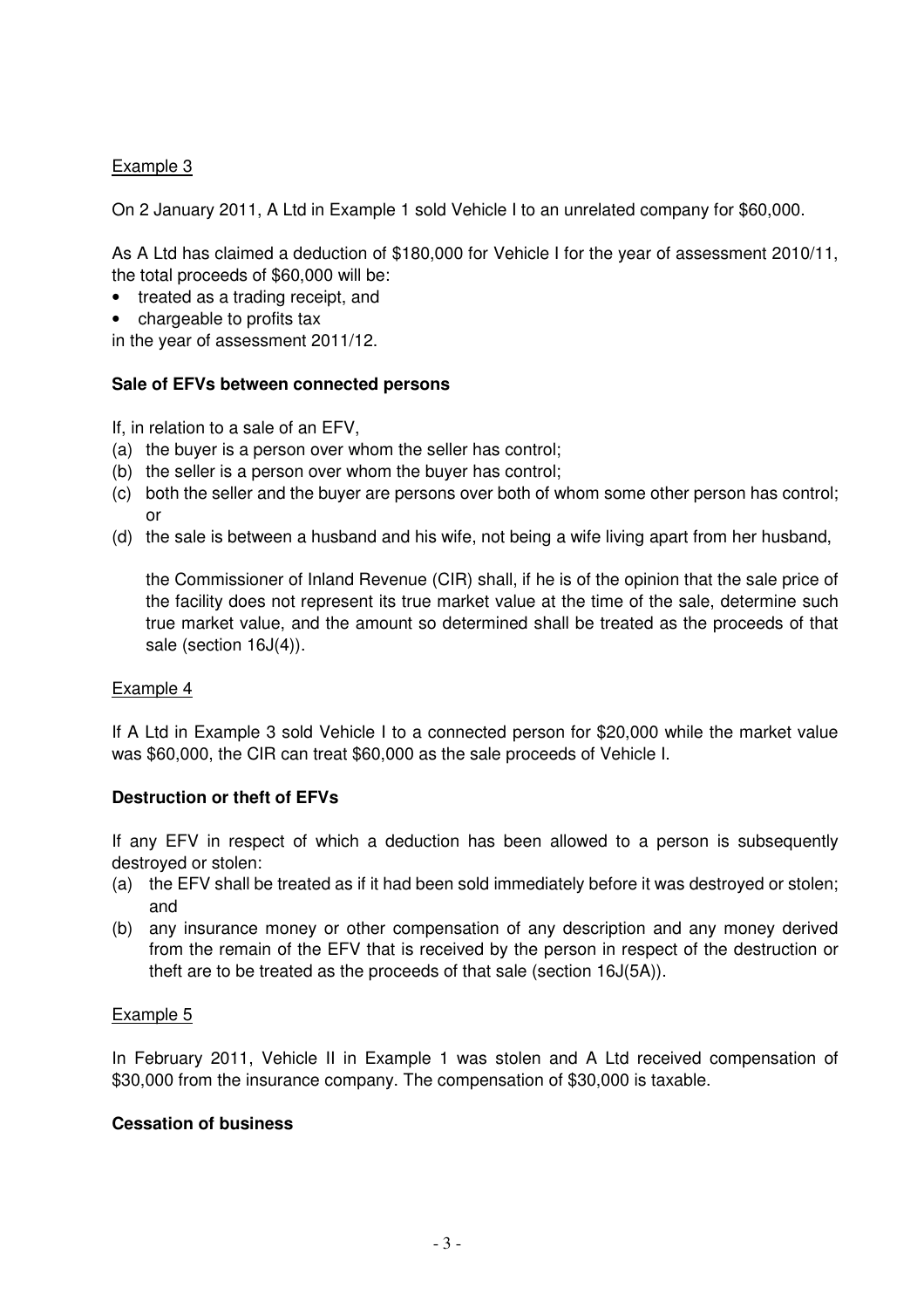If any EFV in respect of which a deduction has been allowed to a person has not been sold, destroyed or stolen before the cessation of the trade, profession or business –

- (a) the EFV is deemed to have been sold immediately before the cessation; and
- (b) the person is deemed to have received immediately before the cessation the proceeds of that sale (s.16J(5B)).

The amount of proceeds of sale deemed to have been is such amount as the CIR may consider the EFV would have realized had it been sold in the open market at the time of cessation  $(s.16J(5C))$ .

If the EFV is sold, destroyed or stolen on, or within 12 months after, the cessation of the trade, profession or business, the person may claim an adjustment to the amount deemed to have been received (s.16J(5D)).

## Example 6

B Ltd prepares its accounts to 31 July each year. On 19 June 2010, B Ltd purchased an electric car (Vehicle X) for \$250,000 and claimed a deduction of \$250,000 in respect of Vehicle X for the year of assessment 2010/11. On 2 April 2011, B Ltd ceased business without selling Vehicle X. The open market value of Vehicle X as at 2 April 2011 was \$100,000.

The CIR can treat Vehicle X as being sold for \$100,000 as at 2 April 2011 and assess that amount for the year of assessment 2011/12.

If B Ltd sells Vehicle X for \$80,000 within 12 months of 2 April 2011, B Ltd can lodge a claim with the Inland Revenue Department to have the taxable amount of \$100,000 adjusted to \$80,000 for the year of assessment 2011/12.

# **Time of sale of EFVs**

The time of the sale, in relation to any EFV, shall be taken as:

- the time of completion of the sale of the EFV, or
- the time when possession of the EFV is given,

whichever is the earlier (section 16J(6)).

# **Tax Treatment of EFVs acquired before 18 June 2010**

Subject to an election under section 16K(7), if, immediately before 18 June 2010, a person owned and had in use any EFV, that person shall, for the purposes of section 16I, be deemed to have incurred, on 18 June 2010, SCE in relation to that EFV (section 16K(1)). The SCE deemed to have been incurred shall be the capital expenditure incurred on the provision of that EFV reduced by the aggregate of :

- (a) the amount of initial allowances, if any; and
- (b) the amount of annual allowances, if any (section 16K(3)).

#### Example 7

On 1 May 2009, A Ltd in Example 1 purchased for \$300,000 a hybrid electric car (Vehicle IV, AA = 30%) for the production of chargeable profits. A Ltd claimed depreciation allowances in respect of Vehicle IV for the year of assessment 20009/10 as follows: